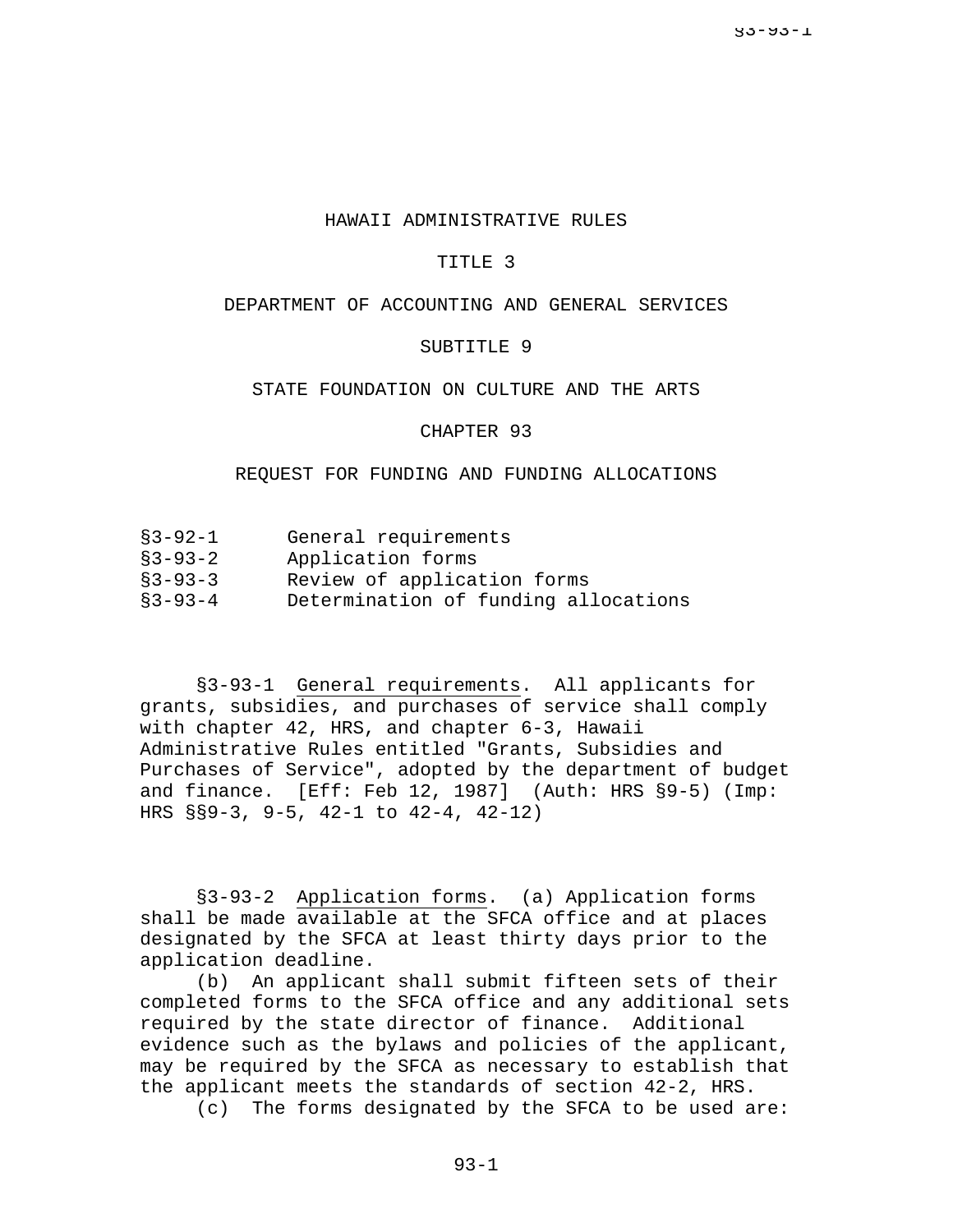- (1) Provider profile form:
	- (A) This form shall consist of identifying information of the applicant including the name of the organization, address, telephone, name of contact person,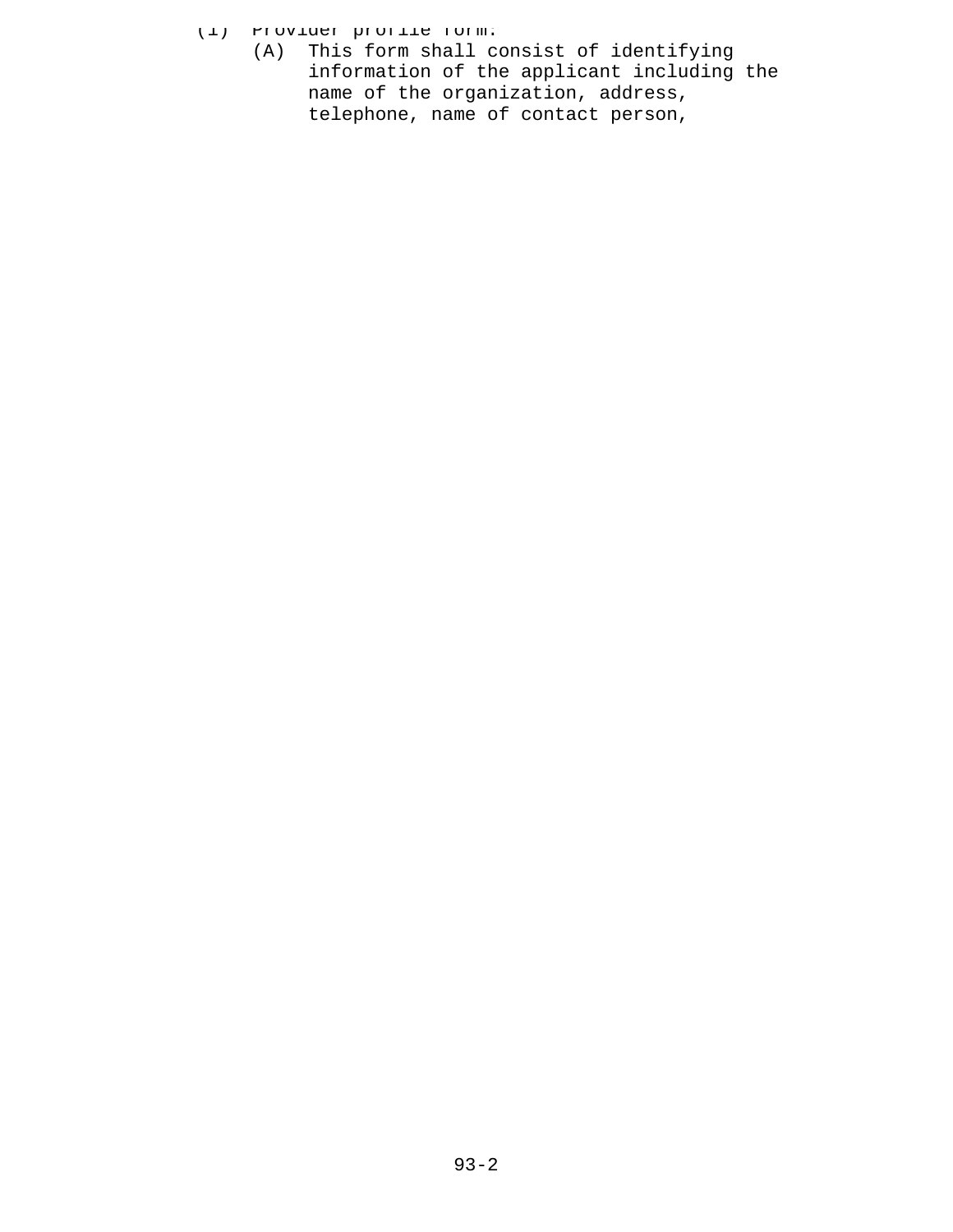title, telephone, and tax-exempt status; and (B) Brief description of the organization

- including the year founded, its purpose, and major activities, its management and artistic staff, membership, and financial information.
- (2) Service proposal forms which shall include identifying information about the organization's proposal: project title, project period, objectives to be accomplished, description of activities to be performed, qualifications of the personnel conducting the activities, project impact, budget expenses, budget revenues, and certification that the information furnished on the application form is true and correct to the best of the applicant's knowledge and belief.

(d) The forms, instructions, guidelines, and timetable shall be subject to change as may be necessary. [Eff: Feb 12, 1987] (Auth: HRS §9-5) (Imp: HRS §§9-3, 9-5, 42-2, 42-12)

§3-93-3 Review of application forms. (a) All applications must be received in the foundation office no later than the submittal deadline indicated by SFCA on the application forms. Application forms shall be reviewed to determine compliance with standards established by chapter 42, HRS; said determination is to consider the reasonableness, efficiency, and effectiveness of the proposal in achieving the objectives of the SFCA.

(b) Application forms shall be evaluated by advisory panels selected by the SFCA. Evaluations shall be based on the following criteria:

- (1) Artistic quality and/or merit of the activity;
	- (A) Professional or qualified presentors; and
	- (B) Quality of past programming and services provided.
- (2) The need for the activity in the community;
	- (A) Number of persons impacted by the activity;
	- (B) Breadth and scope of activity; and
	- (C) Target group to be affected.
- (3) The ability of the applicant to complete the activity;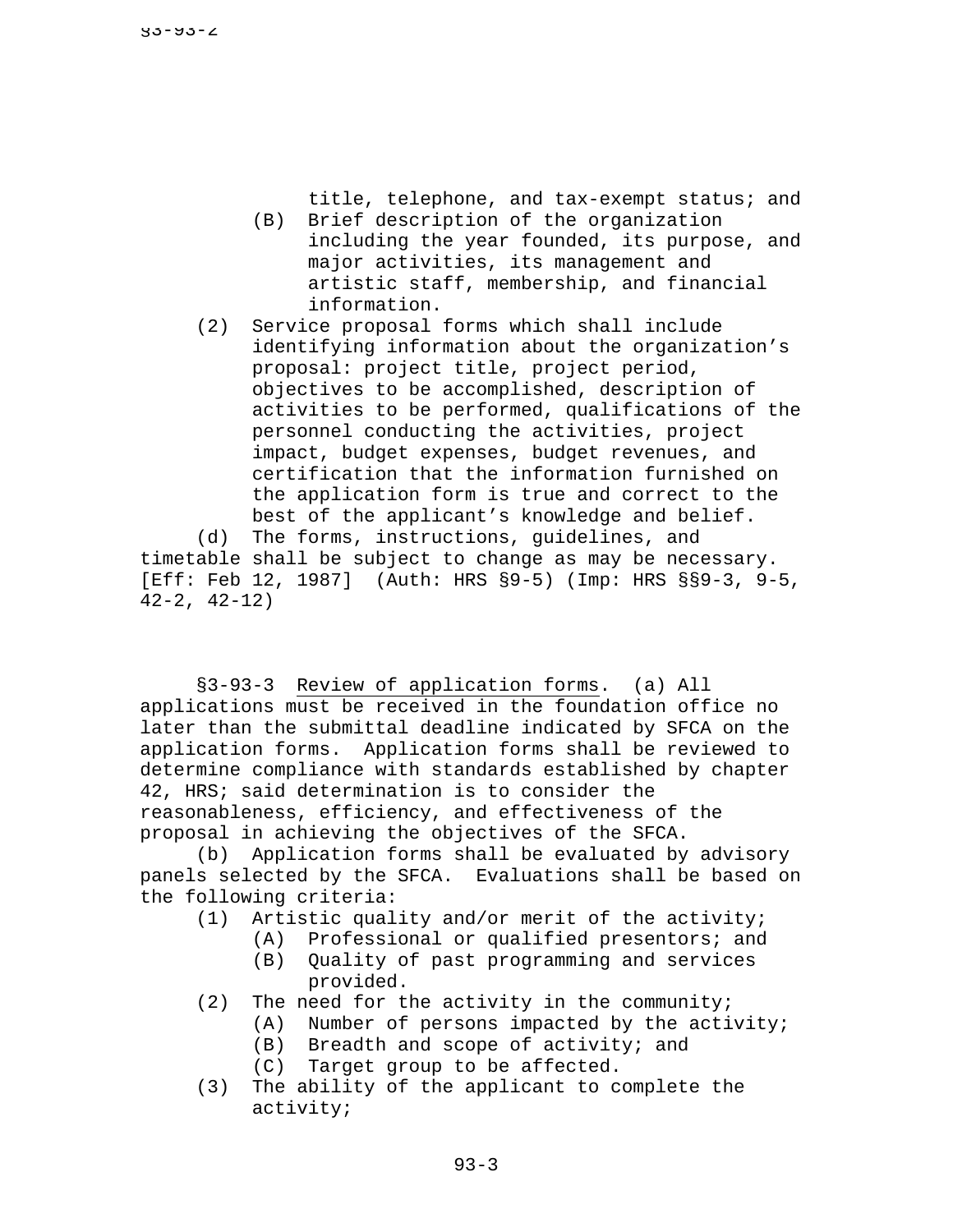- (A) Track record of successfully completed projects and/or programs;
- (B) Organizational stability and fiscal responsibility;
- (C) Evidence of non-state financial or in-kind support;

 $$3 - 93 - 3$ 

- (D) Evidence of management and support services to carry out the activity;
- (E) Sufficient cash operating budget in the past fiscal year; and
- (F) Demonstrated competence and prior experience of the applicant in providing the proposed activities.
- (4) The public purpose to be served;
	- (A) The degree to which the program supports, augments or supplants state programs and objectives; and
	- (B) The impact of not funding the request.
- (5) Appropriateness, feasibility and cost effectiveness of the proposed activities; and
- (6) Evidence of clear, realistic objectives and methods of implementation.

(c) In determining the priority ranking for all applications reviewed, the SFCA shall see that there is an opportunity for all arts and humanities activities to be presented to as wide an audience as possible.

(d) Criteria for determining priority ranking of all application reviewed are:

- (1) High artistic quality and/or merit of the proposal;
- (2) Large number of people impacted;
- (3) Ability and history of accomplishing quality activities effectively and on a timely basis;
- (4) Utilization of funding in a cost effective manner; and
- (5) Accessibility to special groups of people as the handicapped, aged or groups deprived access to arts and humanities activities.

(e) Higher priority shall be given to purchases of service applications over grants-in-aid and subsidy applications. [Eff: Feb 12, 1987] (Auth: HRS §9-5) (Imp:  $§§9-3, 9-5, 42-4)$